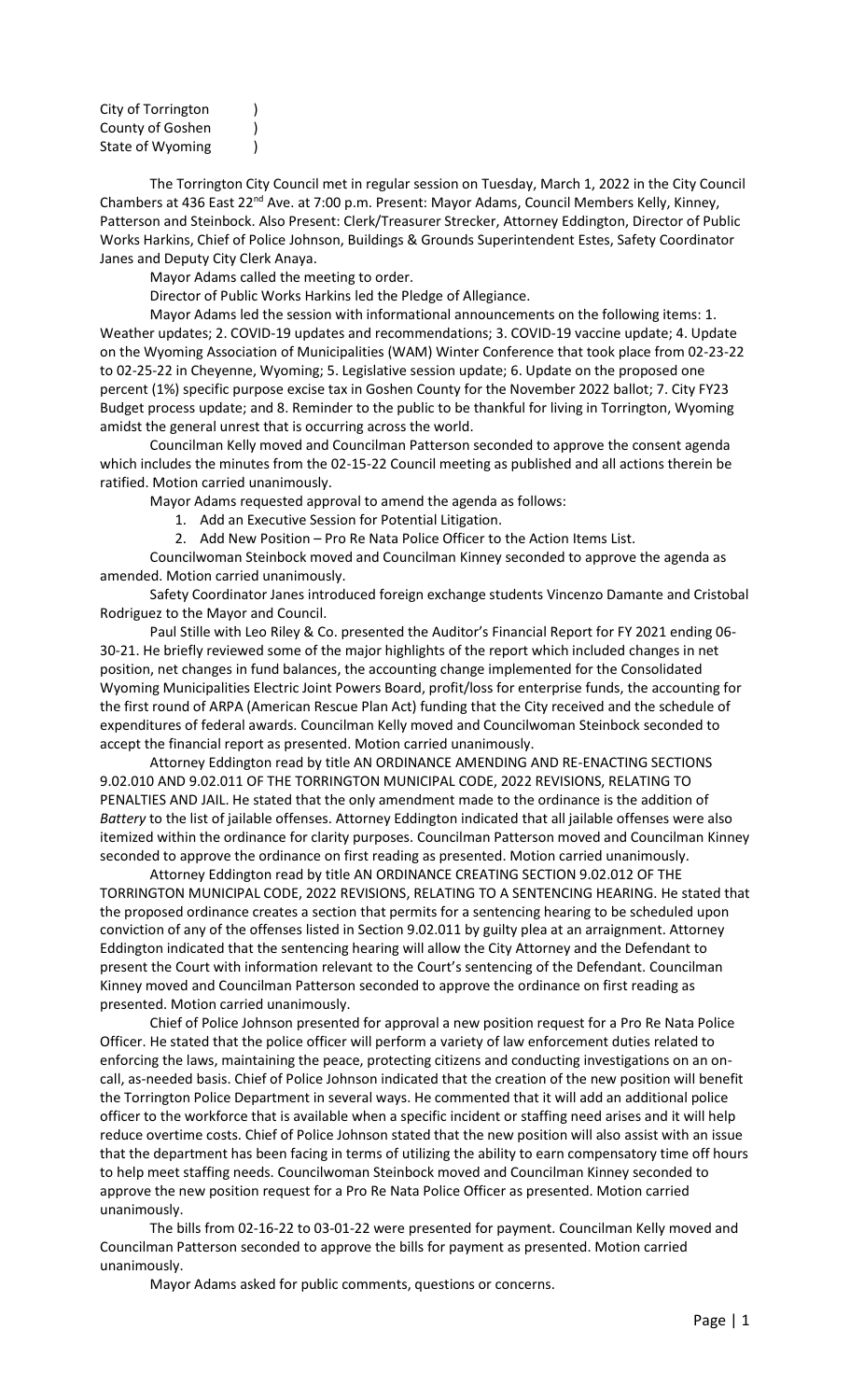Fire Chief Petsch updated the Mayor and Council on the minor repairs that were made to the new aerial structure fire truck (ladder truck) and announced that a Push-In Ceremony for the new fire apparatus is scheduled to take place on 03-18-22.

Councilman Kinney moved and Councilwoman Steinbock seconded to adjourn to executive session to discuss potential litigation. Motion carried unanimously.

Councilwoman Steinbock moved and Councilman Kinney seconded to return the Mayor and Council to regular session. Motion carried unanimously.

Councilman Kinney moved and Councilwoman Steinbock seconded that there being no further business to come before the Mayor and Council to adjourn at 8:31 p.m. Motion carried unanimously.

The following bills were approved for payment: 72960 AT&T MOBILITY cardiac monitor transmission fees 33.46;72961 BLACK HILLS ENERGY utilities-gas 6947.17;72962 MEDICAL AIR SERVICES ASSOCIATION medical air transport insurance 1558.00;72963 VIAERO WIRELESS wireless unlimited hot spot plans 570.29;72964 STANDARD INSURANCE CO premium-long term disability 2221.57;72965 TOUCHTONE COMMUNICATIONS long distance 99.53;72966 WY DEPT OF REVENUE sales tax 21887.47; 72967 OBRYAN, KENDRA & RANDY deposit refund 228.13;72968 BLUE CROSS OF WY ambulance overpayment reimb 523.08;72969 KRICK, SCOTT snow removal 100.00;72970 MCCLURE, MATT snow removal 100.00;72971 ANDERSON, JOSEPH D. deposit refund 70.17;72972 CONSERVATORSHIP OF BILL STOEGER credit refund 68.74;72973 21ST CENTURY EQUIPMENT LLC cutting edge,bolts,nut 339.39; 72974 ADAMS, RANDY mileage reimb 105.30;72975 AED EVERYWHERE INC. intellisense lithium battery, defib electrode 499.00;72976 ALLIED ELECTRONICS INC. electric relay RO's 62.94;72977 ALTEC INDUSTRIES INC. inspect/repair/maintain bucket trucks 3153.80;72978 BENCHMARK OF TORRINGTON P.C. water/sewer maps 126.50;72979 BIVENS CONSTRUCTION INC. 2021 Sewer Line Replacement Project-retainage,sewer service-blockage 50899.75;72980 BLOEDORN LUMBER CO-TORRINGTON mirror, hanger hooks,spray paint,connector,brass insert,concrete mix,commercial toggle switch,keys,wood blade,steel/demo kit 105.47;72981 BOMGAARS SUPPLY INC. fasteners,fuel transfer hoses,hammer, wrench organizers,coupler,bolts,plier,impact socket set,chest handle,lynch pin,cleaner,wicks,diesel fluid exhaust,automotive wire,extension wire,push brooms,pump,pole saw,adapters,handgun hose,tips, clamps,strainer,chimney starter,pet carriers 1543.45;72982 BORDER STATES INDUSTRIES INC. triplex aluminum,copper wire,electrical wire,roof flashing,connectors,crimping tool 10433.38;72983 BROWN CO stator/service kits,belts 555.30;72984 BURNS INSURANCE AGENCY official bond 100.00;72985 CITYSERVICEVALCON LLC Phillips 66 terminal maint fee 16.00;72986 ALL USA CLOTHING safety clothing 878.33;72987 DECKER, STEVE greens grease,milogranite,anitfeeze 463.00;72988 DITCH WITCH UNDERCON bushings,tapered pins 193.38;72989 DPC INDUSTRIES INC. sodium hypo 3732.00;72990 EDM INTERNATIONAL INC. Cold Springs 15kV UG Feeders Project,South Torrington auto salvage PM service 5488.83;72991 ENERGY LABORATORIES INC. lab testing 1152.50;72992 FASTENAL CO batteries, anti-bac soap,caution tape,sparkpg uncord,peltor delux muffs 718.53;72993 FR CLOTHING & SUPPLY fire resistant clothing 219.92;72994 FRONTIER PRECISION INC. gis equipment,rover rod for gis poles equipment 3610.11;72995 FUEL MANAGEMENT SOLUTIONS FY22 Airport Fire Valve Installation 62178.77;72996 GOSHEN DIESEL SERVICE def pump,transmission 7613.44;72997 HASKINS, DJ animal shelter/new addition work 1850.00;72998 HAWKINS INC. sodium hydrox 50% diaphragm 2922.60;72999 USABLUEBOOK pH buffer,synthetic PD blower lubricant 1176.40;73000 HUNTER, GARY D. hinge repair, front bumper replacement 2718.60;73001 IDEAL LINEN/BLUFFS FACILITY SOLUTION hand cleaner,toilet paper,trash liners,paper towels,cleaner,disinfectant 889.21;73002 INBERG-MILLER ENGINEERS Torrington Landfill New Cell Design and Permit Renewal Project,Groundwater Data and Statistical Analysis Project 12353.34;73003 KAUFMAN GLASS LLC passenger window installation 223.80;73004 M.C. SCHAFF & ASSOCIATES INC. professional services-E D St improvements 22852.60;73005 MERITAIN HEALTH INC. premium-ins/life admin 44789.94;73006 MOTOROLA SOLUTIONS INC. apx consolette rack mount kits,return 292.00;73007 MS LORRI CAR WASH LLC car wash tokens 30.00;73008 PAR-KAN MWC old style hinge pins-dumpster lids 73.00;73009 NEWMAN SIGNS INC. signs 501.95;73010 OFFICE OF STATE LANDS & INVEST CWSRF loan payment 6144.14;73011 ENVIRO SERVICES INC. lab analysis 37.00; 73012 PATTERSON, RICHARD mileage reimb 100.62;73013 THE L L JOHNSON DIST CO skid shoes, cylinder,bedknife-tourn-cut-greens,screw-bedknife old,rh skid assy,lh short liftarm assy 1700.44;73014 CITY OF TORRINGTON c/o PINNACLE BANK health reserve non-insured employee premium MT/PR positions 11313.75;73015 PRESENTATION SOLUTIONS INC. black vinyl tape-sign machine 319.24;73016 QUADIENT FINANCE USA INC. neopost postage 700.00;73017 QUADIENT LEASING USA INC. lease contract-postage machine 406.50;73018 RAILROAD MANAGEMENT CO land lease 1297.71;73019 REGENCY MIDWEST VENTURES LIMITED PARTNER lodging-WGGA pesticide app training 765.00;73020 REGIONAL CARE INC. select flex admin 96.00;73021 RICHEY, MICHAEL Airport Operator Contract 1666.67;73022 SANDBERG IMPLEMENT INC. cutting edges 130.98;73023 VALLEY MOTOR SUPPLY couplings,washer pump,batteries,sd drill,chuck w/ clip,coupler,cutting wheels,grinding wheel,wire cup brush,diesel exhaust fluid,nozzle deluxe sprayers,bolts,fuel/water separator element,strap wrench,fram DEF 610.49;73024 SOUTH TORRINGTON WATER & SEWER DISTRICT museum-water/sewer 69.62;73025 TORRINGTON EMPLOYEES INSURANCE premium,select flex contributions 88979.34;73026 TORRINGTON FIRE DEPT professional services 800.00;73027 TORRINGTON OFFICE SUPPLY return,ink/toner cartridges,